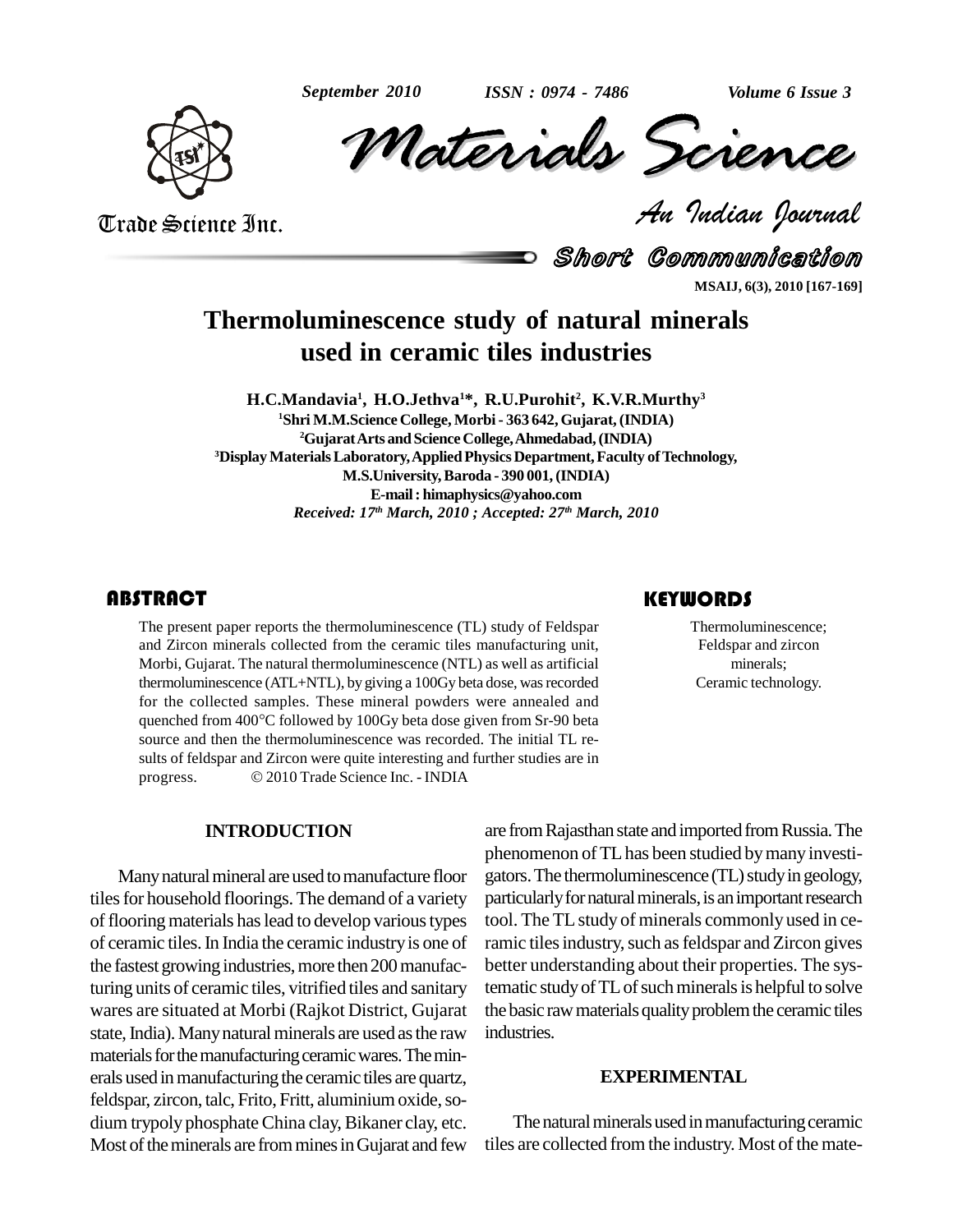

**Figure 1 :The curvesA,B and C representthe natural ther moluminescence (NTL), NTL+ATLand TLof feldspar an- Feature <sup>1</sup>C<br>Figure 1 : The curves A, B and C represent the natural thermoluminescence (NTL), NTL+ATL and TL of feldspar an-<br>nealed, quenched from 400°C and treated with a beta ray dose of 100Gy, respectively**

rials used fortheTLanalysiswere indigenous ones and a few were imported minerals. TL of these minerals was recorded using TL set-up supplied by Nucleonix Systems, Hyderabad<sup>[1]</sup>. Irradiation was carried using NTL w Sr-90 beta source. Equal quantities of samples (5mg) were used for the analysis.

#### **RESULTSAND DISCUSSION**

intensity TL peak is observed at 140°C. However, the peak at 315°C disappears. As per the literature the *I* disappears<br>*in feldspar is*<br>*indus the curmoluminesce*<br>*<u>Science</u>* natural thermoluminescence (NTL), NTL+ATL and TL 350°C di In figure 1 the curves A, B and C represent the TL pea<br>natural thermoluminescence (NTL), NTL+ATL and TL 350°C<br>of Feldspar annealed, quenched from 400°C and 151°C treated with a beta ray dose of 100Gy, respectively. From figure1, it is noted that in the curve a not much<br>NTL is observed except a little TL emission around<br>379°C. However, when the Feldspar mineral is sub-NTL is observed except a little TL emission around jected to 100Gy beta ray dose two well resolved TL 379°C. However, when the Feldspar mineral is subjected to 100Gy beta ray dose two well resolved TL also peak is observed at  $140^{\circ}$ C and  $315^{\circ}$ C. When the Feld-TL jected to 100Gy beta ray dose two well resolved TL als under s<br>peak is observed at 140°C and 315°C. When the Feld-<br>spar mineral is annealed and quenched form 400°C followed b followed by 100Gy beta ray dose a well resolved high may be<br>intensity TL peak is observed at 140°C. However, the as heat<br>peak at 315°C disappears. As per the literature the The spar mineral is annealed and quenched form  $400^{\circ}$ C peak at 140°C in feldspar is the TL dating peak<sup>[5-8]</sup>. t

Figure 2 shows the curves A, B and C, which are the natural thermoluminescence (NTL), NTL+ATL and

*Materials Science*



nealed, quenched from 400°C and treated with a beta ray dose<br>of 100Gy, respectively<br>TL of Zircon annealed, quenched from 400°C and Figure 2 : The curves A, B and C, which are the natural<br>thermoluminescence (NTL), NTL+ATL and TL of zircon an-<br>nealed, quenched from 400°C and treated with a beta ray dose **thermoluminescence (NTL), NTL+ATLandTLof zircon an of 100Gy, respectively**

In figure 1 the curves A, B and C represent the TL peak is observed at  $151^{\circ}$ C, however, the peak at treated with a beta ray dose of 100Gy, respectively. From figure 2 it is noted that for the curve A not much<br>NTL was observed except a little TL emission around<br>388°C. However, in the case of the Zircon mineral sub-NTL was observed except a little TL emission around jected to 100Gy beta ray dose a well resolved TL peaks 388°C. However, in the case of the Zircon mineral sub-<br>jected to 100Gy beta ray dose a well resolved TL peaks<br>are observed at  $137^{\circ}$ C and  $350^{\circ}$ C. When the Zircon mineral is annealed, quenched form  $400^{\circ}$ C followed by 100Gy beta ray dose, a well resolved high intensity mineral is annealed, quenched form 400°C followed<br>by 100Gy beta ray dose, a well resolved high intensity<br>TL peak is observed at 151°C, however, the peak at by 100Gy beta ray dose, a well resolved high intensity<br>TL peak is observed at 151°C, however, the peak at<br>350°C disappears. As per the literature the peak at  $150^{\circ}$ C disappears. As per the literature the peak at 151°C in Zircon is the TL dating peak<sup>[5-8]</sup>.

### **CONCLUSION**

The natural TL [NTL] observed in both the minerals under study as well as NTL+ATL followed by the TL observed from annealed and quenched form 400°C followed by beta irritation leads to the conclusions this may be due to traps formed due to irradiation as well as heat treatment subjected to the mineral.

The systemic study may be more useful in checking the purity of the raw materials which in turn leads to improving the quality of ceramic tiles in ceramic industries. Further studies are in progress.